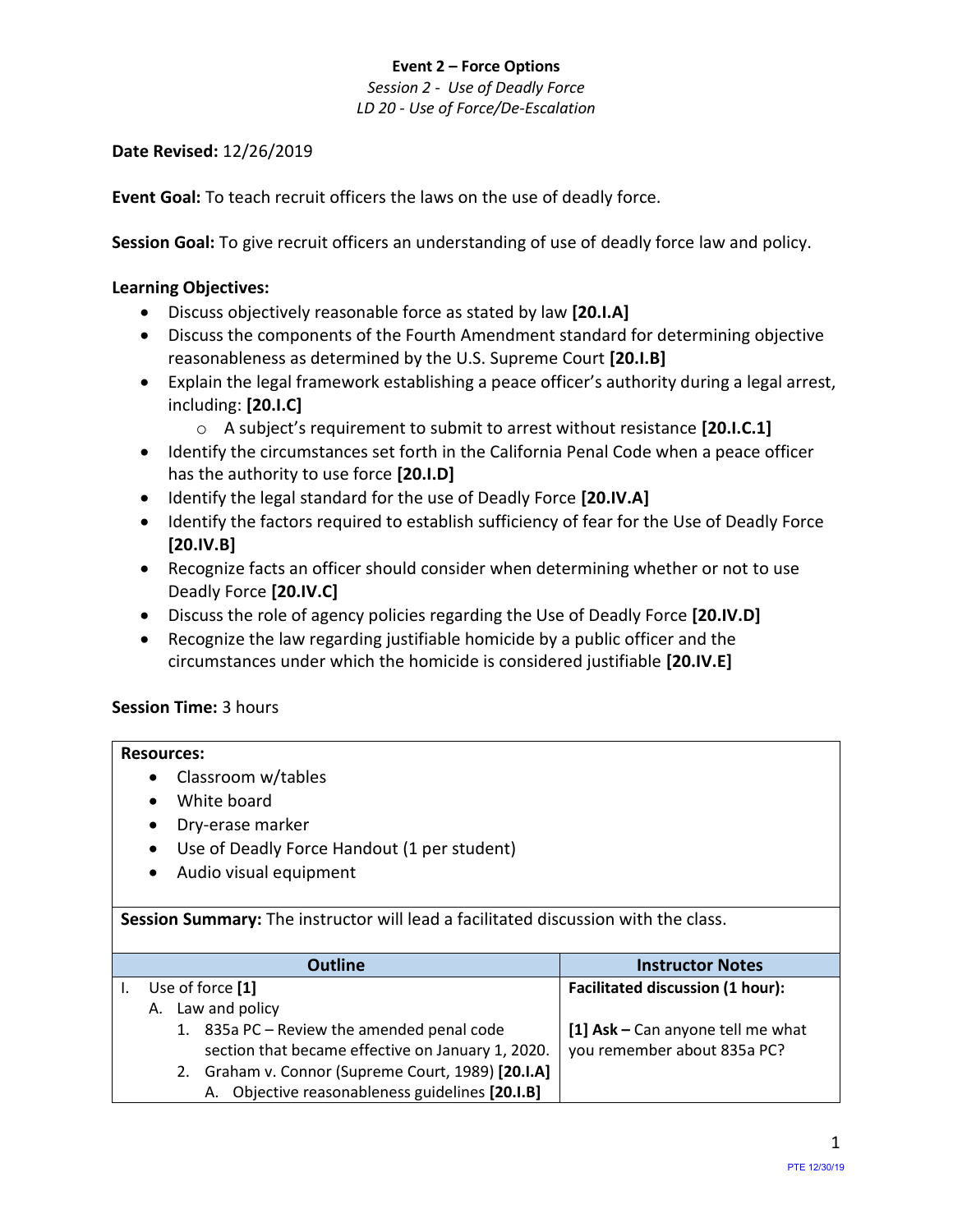|    | Judged through the perspective of a<br>а.                                        |                                          |
|----|----------------------------------------------------------------------------------|------------------------------------------|
|    | reasonable officer                                                               |                                          |
|    | Based on the totality of facts known to<br>b.                                    |                                          |
|    | the officer at the time that the force was                                       |                                          |
|    | applied                                                                          |                                          |
|    | a) Examined through the eyes of an                                               |                                          |
|    | officer on scene at the time                                                     |                                          |
|    | b) No 20/20 hindsight [2]                                                        | [2] Ask - Why is it significant that the |
|    | Based on the facts and circumstances<br>$\mathsf{C}$ .                           | courts ruled that 20/20 hindsight        |
|    | confronting the officer without regard to                                        | may not be a factor used to              |
|    | the underlying intent or motivation                                              | determine reasonableness?                |
|    | Based on the knowledge that the officer<br>d.                                    |                                          |
|    | acted properly under established law at                                          |                                          |
|    | the time                                                                         |                                          |
|    | Must account for the fact that officers<br>e.                                    |                                          |
|    | are often forced to make split-second                                            |                                          |
|    | judgments about the amount of force                                              |                                          |
|    | that is necessary in circumstances that                                          |                                          |
|    | are tense, uncertain, and rapidly evolving                                       |                                          |
| В. | Reasonable officer standard [3]                                                  | [3] Ask - What do you think the          |
|    | Would another officer with similar<br>a.                                         | reasonable officer standard includes,    |
|    | training and experience                                                          | or should include?                       |
|    | Facing similar circumstances<br>b.                                               |                                          |
|    | Act the same way or use similar<br>c.                                            |                                          |
|    | judgment                                                                         |                                          |
|    | d. Does not have to be the best decision,                                        |                                          |
|    | just a reasonable decision                                                       |                                          |
| C. | Evaluation factors for the use of force                                          |                                          |
|    | (Graham Inquiry of Reasonableness)                                               |                                          |
|    | The seriousness of the crime or<br>a.                                            |                                          |
|    | suspected offense                                                                |                                          |
|    | The crime that the officer is<br>a)                                              |                                          |
|    | responding to with force                                                         |                                          |
|    | b) Not necessarily the original crime<br>The level of threat or resistance<br>b. |                                          |
|    | presented by the subject                                                         |                                          |
|    | Whether the subject was posing an<br>c.                                          |                                          |
|    | immediate threat to officers or a danger                                         |                                          |
|    | to the community                                                                 |                                          |
|    | The potential for injury to citizens,<br>d.                                      |                                          |
|    | officers or subjects                                                             |                                          |
|    | The risk or apparent attempt by the<br>e.                                        |                                          |
|    | subject to escape                                                                |                                          |
|    | The conduct of the subject being<br>f.                                           |                                          |
|    | confronted (as reasonably perceived by                                           |                                          |
|    | the officer at the time)                                                         |                                          |
|    |                                                                                  |                                          |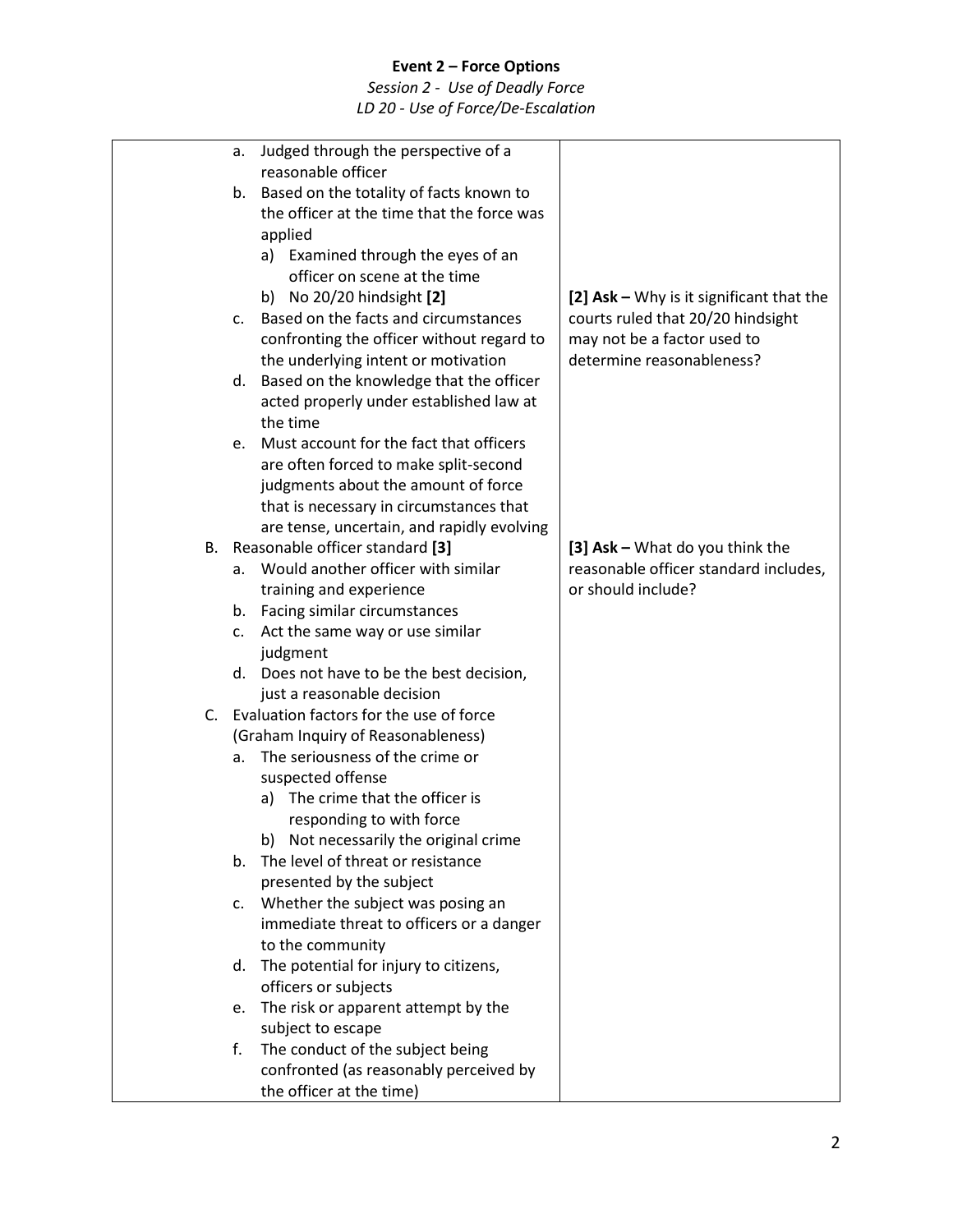|                                             |                                              | g.                                               | The amount of time and any changing                            |                                        |
|---------------------------------------------|----------------------------------------------|--------------------------------------------------|----------------------------------------------------------------|----------------------------------------|
|                                             |                                              |                                                  | circumstances during which the officer                         |                                        |
|                                             |                                              |                                                  | had to determine the type and amount of                        |                                        |
|                                             |                                              |                                                  | force that appeared to be reasonable                           |                                        |
|                                             |                                              | h.                                               | The availability of other resources                            |                                        |
|                                             |                                              | i.                                               | The training and experience of the officer                     |                                        |
|                                             |                                              | j.                                               | The proximity or access of weapons to                          |                                        |
|                                             |                                              |                                                  | the subject                                                    |                                        |
|                                             |                                              | k.                                               | Officer versus subject factors such as age,                    |                                        |
|                                             |                                              |                                                  | size, relative strength, skill level,                          |                                        |
|                                             |                                              |                                                  | injury/exhaustion and number officers                          |                                        |
|                                             |                                              |                                                  | versus subjects                                                |                                        |
|                                             |                                              | I.                                               | The environmental factors or exigent                           |                                        |
|                                             |                                              |                                                  | circumstances                                                  |                                        |
|                                             |                                              |                                                  | D. The objective of a use of force is to ultimately            |                                        |
|                                             |                                              |                                                  | gain or maintain control of an individual and<br>the situation |                                        |
|                                             |                                              | E.                                               | The reasonableness of an officer's use of                      |                                        |
|                                             |                                              |                                                  | deadly force includes consideration of the                     |                                        |
|                                             |                                              |                                                  | officer's tactical conduct and decisions                       |                                        |
|                                             |                                              |                                                  | leading up to the use of deadly force                          |                                        |
|                                             | 3.                                           |                                                  | 834(a)PC [4][20.I.C] [20.I.C.1]                                |                                        |
|                                             |                                              | A. If a person has knowledge, or by the exercise |                                                                |                                        |
|                                             | of reasonable care, should have knowledge    |                                                  |                                                                |                                        |
|                                             | B. That he/she is being arrested by a police |                                                  |                                                                |                                        |
|                                             |                                              |                                                  | officer                                                        |                                        |
|                                             |                                              |                                                  | C. It is the duty of such a person to refrain from             |                                        |
| using force or any weapon to resist such an |                                              |                                                  |                                                                |                                        |
|                                             |                                              |                                                  | arrest                                                         |                                        |
|                                             |                                              |                                                  |                                                                |                                        |
|                                             |                                              |                                                  | <b>END OF HOUR 1 DEADLY FORCE</b>                              |                                        |
|                                             | 4.                                           |                                                  | Legal Standard for Use of Deadly Force [20.IV.A]               |                                        |
|                                             |                                              |                                                  | A. The courts as well as the officers must                     |                                        |
|                                             |                                              |                                                  | balance the nature and the quality of the                      |                                        |
|                                             |                                              |                                                  | intrusion on the individual's Fourth                           |                                        |
|                                             |                                              |                                                  | Amendment interests against the importance                     |                                        |
|                                             |                                              |                                                  | of the governmental interests alleged to                       |                                        |
|                                             |                                              |                                                  | justify the intrusion.                                         |                                        |
|                                             |                                              |                                                  | B. Sufficiency of Fear. 198 PC states officers                 | [4] Ask - What are some factors to     |
|                                             |                                              |                                                  | cannot use deadly force based on fear alone.                   | establish fear?                        |
|                                             |                                              |                                                  | [20.1V.B] [4]                                                  | 1. Sufficient to excite the fears of a |
|                                             |                                              |                                                  | C. Recognize facts an officer should consider                  | reasonable person.                     |
|                                             |                                              |                                                  | when determining whether to use deadly                         | 2. cannot act on fear alone            |
|                                             |                                              |                                                  | force. [20.IV.C]                                               | 3. Use of deadly force must be to      |
|                                             |                                              |                                                  | <b>Training and Experience</b><br>а.                           | protect from SBI/Death.                |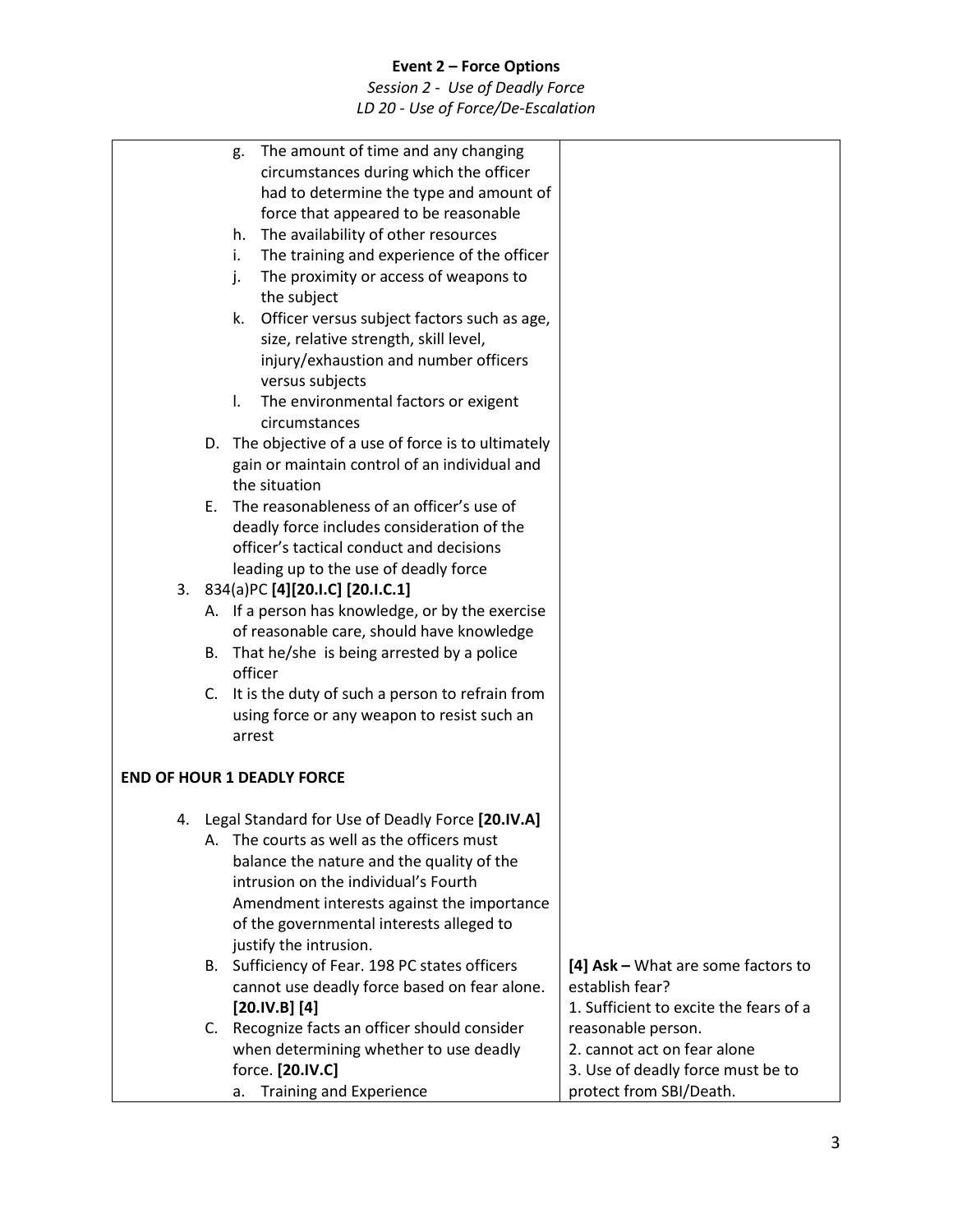|    |    | Judgement<br>b.                                                                                 |                                         |
|----|----|-------------------------------------------------------------------------------------------------|-----------------------------------------|
|    |    | <b>Mental Alertness</b><br>$C_{\star}$                                                          |                                         |
|    |    | <b>Emotional Maturity</b><br>d.                                                                 |                                         |
|    |    | Facts and Circumstances Known at the<br>e.<br>time                                              |                                         |
|    |    | f.<br>Understanding Law and Agency Policy [5]                                                   | [5] Ask - What is the difference        |
|    |    | D. 196 PC, Justifiable Homicide (amended penal                                                  | between law and LAPD policy?            |
|    |    | code section that became effective on                                                           |                                         |
|    |    | January 1, 2020); Homicide is justifiable when                                                  |                                         |
|    |    | committed homicide is committed by peace                                                        |                                         |
|    |    | officers and those acting by their command in                                                   |                                         |
|    |    | their aid and assistance, under the following                                                   |                                         |
|    |    | circumstances: [6] [20.IV.E]                                                                    | [6] Ask - If 835a PC gives officers the |
|    |    | In obedience to any judgment of a<br>а.                                                         | authority to use objectively            |
|    |    | competent court;                                                                                | reasonable force. What gives officers   |
|    |    | b. When the homicide results from a peace                                                       | the right to use deadly force?          |
|    |    | officer's use of force that is in compliance<br>with Section 835a.                              | (Answer-835a PC)                        |
|    |    | E. 197 PC, Excusable of further on Justifiable                                                  |                                         |
|    |    | Homicide; When any person in self-defense                                                       |                                         |
|    |    | or protection of domicile. When resisting any                                                   |                                         |
|    |    | attempt by a person to stop a murder or an                                                      |                                         |
|    |    | attempt to commit a felony where actions                                                        |                                         |
|    |    | can cause serious bodily injury.                                                                |                                         |
| 5. |    | Preamble to the use of deadly force. [7]                                                        | [7] Ask - Why do we need a policy       |
|    |    | A. The use of deadly force is in all probability                                                | for using deadly force?                 |
|    |    | the most serious act an officer will encounter                                                  |                                         |
|    |    | during their entire career in law                                                               |                                         |
|    |    | enforcement.                                                                                    |                                         |
|    | В. | It has the potential to have the most                                                           |                                         |
|    |    | consequences for all of the parties involved.                                                   |                                         |
|    |    | Therefore, it is imperative for the officer to<br>act within the guidelines of the law, policy, |                                         |
|    |    | ethics, moral values and good judgment.                                                         |                                         |
|    | C. | The Department is committed to supplying                                                        |                                         |
|    |    | training, leadership and direction to act                                                       |                                         |
|    |    | wisely when the use of deadly force is                                                          |                                         |
|    |    | required in the line of duty.                                                                   |                                         |
| 6. |    | LAPD Policy, Department Manual section 1/556                                                    |                                         |
|    |    | A. Policy is provided as a guideline when using                                                 |                                         |
|    |    | deadly force, so that officers can be confident                                                 |                                         |
|    |    | in their actions and make good judgments.                                                       | [8] Ask - What force options do you     |
|    |    | [8] The policy must be reviewed as an                                                           | know of that are available to police    |
|    |    | administrative guide for decision making and                                                    | officer?                                |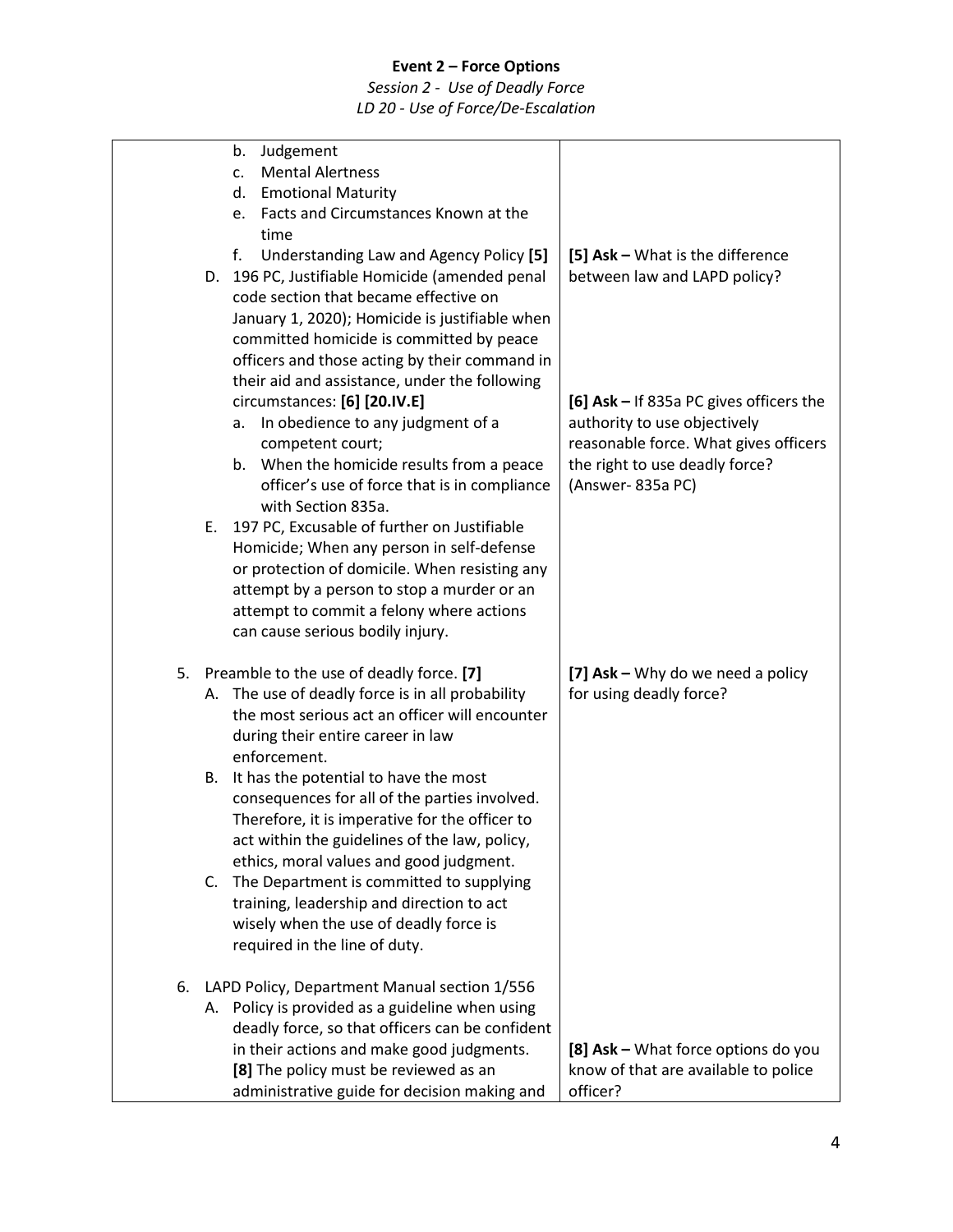|        | as a standard for external review. The review            |  |
|--------|----------------------------------------------------------|--|
|        | is the "Objectively Reasonable Standard" as              |  |
|        | set forth by the US Supreme Court case                   |  |
|        | "Graham v Conner"                                        |  |
| В.     | "An officer is authorized to use deadly force            |  |
|        | when it reasonable appears:" [20.IV.D]                   |  |
|        | To protect themselves or others from<br>a)               |  |
|        | an imminent threat of death or                           |  |
|        | serious bodily injury, or                                |  |
|        | b) To apprehend a fleeing felon for a                    |  |
|        | crime involving serious bodily injury                    |  |
|        | or death where there is a substantial                    |  |
|        | risk that the person whose arrest is                     |  |
|        | sought will cause death or serious                       |  |
|        | bodily injury to others if                               |  |
|        | apprehension is delayed.                                 |  |
|        | C. Deadly force shall only be exercised when all         |  |
|        | reasonable alternatives have been exhausted              |  |
|        | or appear impracticable.                                 |  |
|        | D. An officer may draw or exhibit their firearm          |  |
|        | when, based on the tactical situation, it                |  |
|        | reasonable appears there is a substantial risk           |  |
|        | that the situation may escalate to the point             |  |
|        | where deadly force may be justified. When                |  |
|        | an officer has determined that the use of                |  |
|        | deadly force is not justified or reasonable the          |  |
|        | officer shall, as soon as practical, re-holster          |  |
|        | or secure their firearm. (Dept. Manual                   |  |
|        | 1/556.80)                                                |  |
| Е.     | Drawing and/or exhibiting the firearm is one             |  |
|        | factor that makes LAPD policy more                       |  |
|        | restrictive than both Federal and State law.             |  |
|        | 7. Why are officers armed with the ability to use deadly |  |
| force? |                                                          |  |
|        | A. As long as members of our communities are             |  |
|        | victims of violent crimes, it will remain                |  |
|        | necessary for officers to be properly armed              |  |
|        | to confront these suspect(s).                            |  |
| В.     | Suspect(s) do not rely on firearms alone to              |  |
|        | inflict violence upon society. These are just a          |  |
|        | few of the more common weapons that are                  |  |
|        | potentially fatal.                                       |  |
|        | a) Edged weapons, (knives, swords,                       |  |
|        | etc.)                                                    |  |
|        |                                                          |  |
|        |                                                          |  |